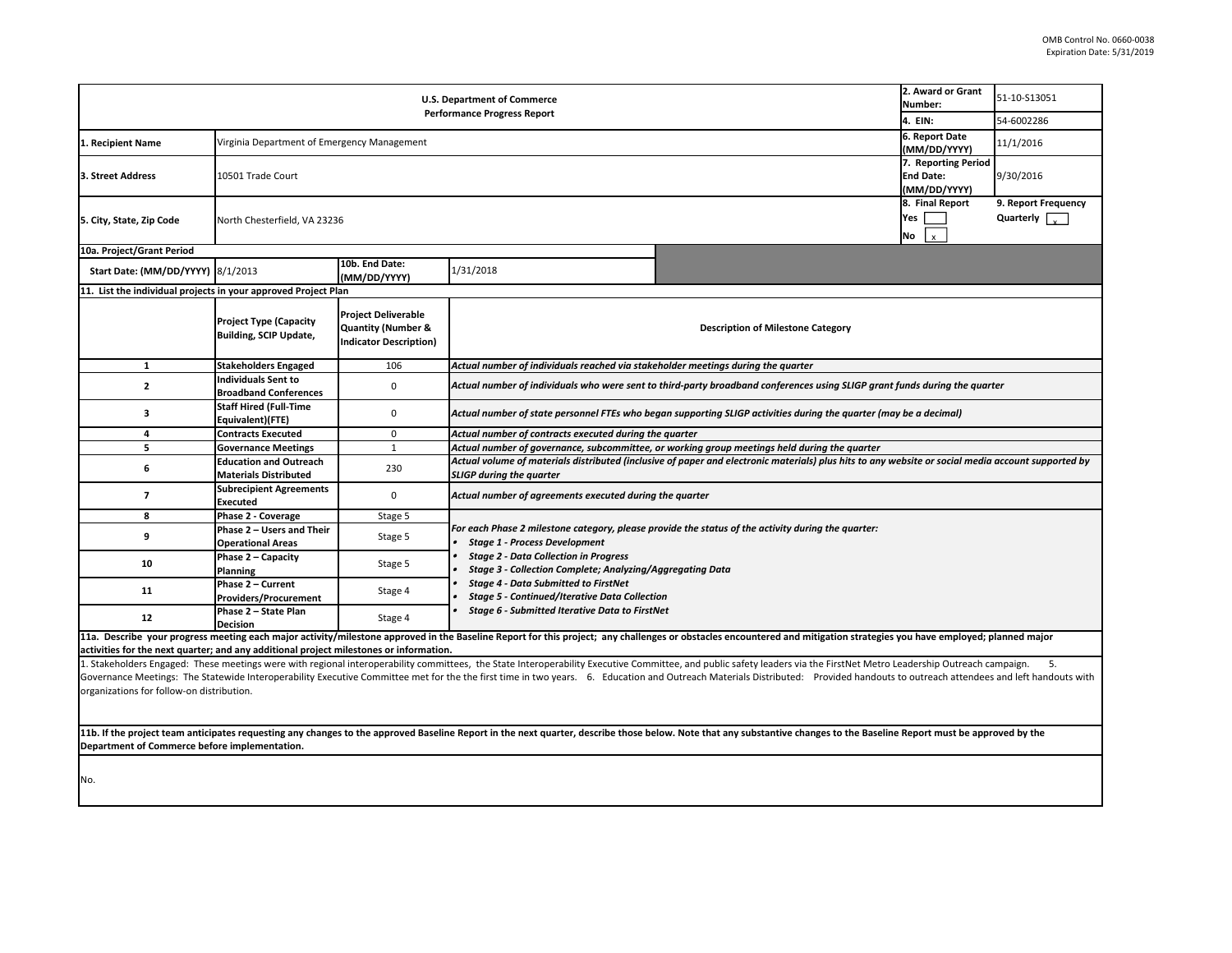**Job Title FTE% Change Project (s) Assigned** SWIC 50%ers of the SWIC is DepSec Brown (SWIC is DepSec Brown) and the second second second second second second second second second second second second second second second second second second second second second second secon **IO Program Manager** O Program Manager Nov. 10th 10th S0% PSBN, FirstNet Nov. 10th Service Service Service Service Service Service S The first State Interoperability Executive Committee meeting held in two years occurred on August 4, 2016 at Longwood University. 11d. Describe any success stories or best practices you have identified. Please be as specific as possible. 12b. Staffing Table - Please include all staff that have contributed time to the project. Please do not remove individuals from this table. 12a. If the project is not fully staffed, describe how any lack of staffing may impact the project's time line and when the project will be fully staffed. **12. Personnel** PSBN, FirstNet PSBN, FirstNet

**13. Subcontracts (Vendors and/or Subrecipients)**

Data Collection **The Theory Collection**  collect information from stakeholders for PSBNAssist in development of planning TBD Vendor N NN \$280,000 Project Manager/Subject Matter Experts for est of NPSBN TBD Vendor N N \$639,127 Regional Coordination/Outreach/Office Mgr Organize stakeholder meetings; maintain website and awareness Caliper Vendor <sup>Y</sup> <sup>Y</sup> 10/1/2013 6/30/2015 \$312,480 Regional Coordination | MACINAC | All Hazards | Subrec N N Y 2/25/2014 6/30/2016 | \$90,000 | \$22,500.00 Interop Conference | Annual stakeholder conference , APCO Vendor Vendor / Y 10/1/2013 Dec-15 \$150,000 Project Management Project Management and Support for FirstNet Center for InnovativeTechnology (CIT) Subrec N Y 7/1/2015 Jan‐18 \$1,285,243 **Subcontract Purpose Type (Vendor/Subrec.) RFP/RFQ Issued (Y/N) Contract Executed (Y/N) Total Federal Funds Allocated 13b. Describe any challenges encountered with vendors and/or subrecipients. Total Matching Funds Allocated Start Date End Date** 13a. Subcontracts Table – Include all subcontractors. The totals from this table must equal the "Subcontracts Total" in Question 14f. **Name**

The total amount of contracts now exceeds the orginal budget due to the execution of CIT. Some costs that were orginally budgeted in non-contractual costs have been rolled into that contract. This has been accounted for in phase two budget.

## **11c. Provide any other information that would be useful to NTIA as it assesses this project's progress.**

One FTE will be hired in October to assist with outreach.